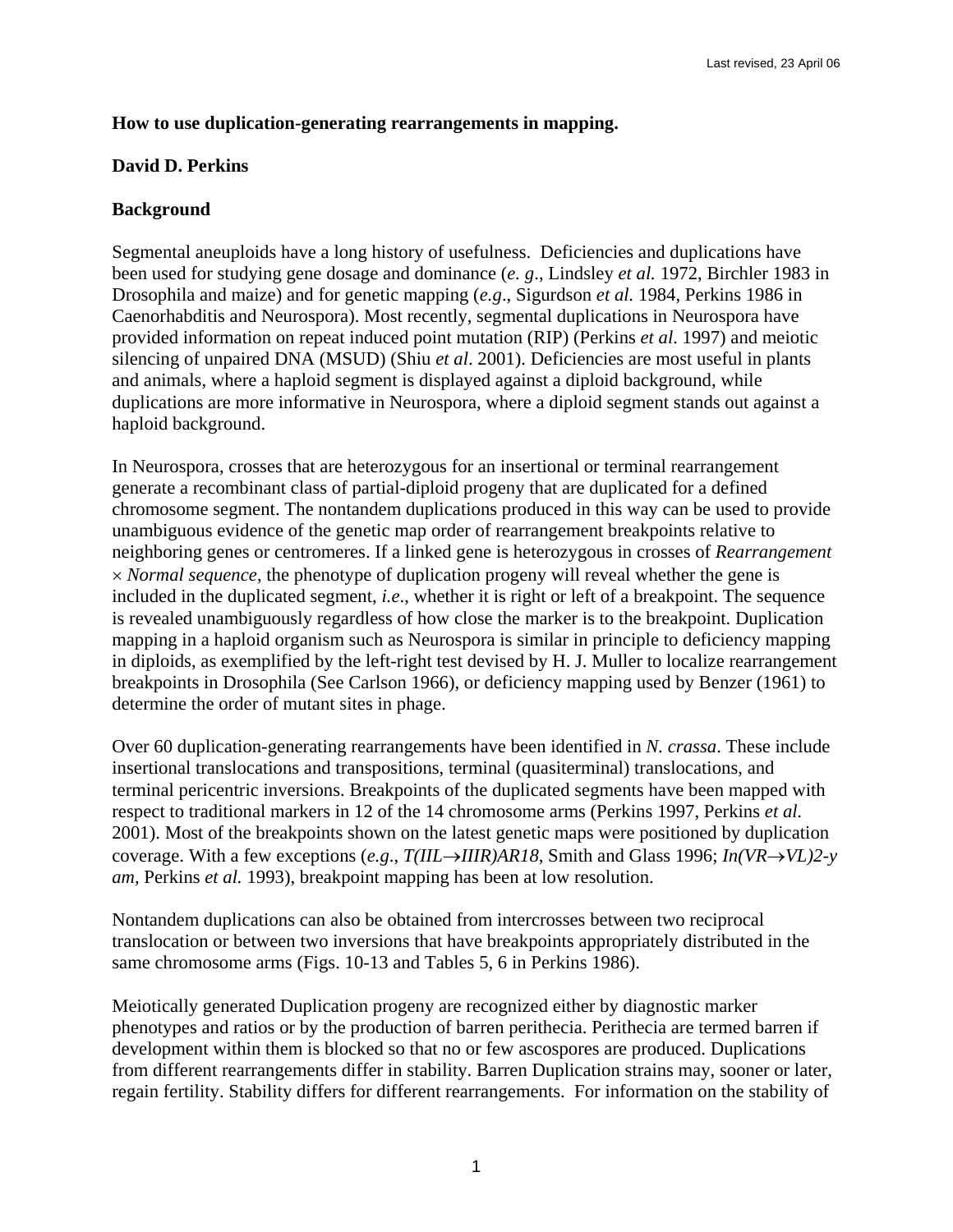duplications from specific rearrangements, see Perkins (1997). See Perkins (1986) for a detailed account of mapping by duplication coverage, with diagrams and illustrative examples.

*Evidence of coverage from allele ratios.* The two chromosomes in a duplication-generating translocation can be thought of as *donor* (source of the segment to be duplicated) and *recipient*. If a breakpoint-linked recessive marker on the donor chromosome enters a *Translation* × *Normal* cross from the normal-sequence parent, and if the marker is covered (included in the duplicated segment), one third of the viable progeny will be recessive phenotype and two thirds will be dominant. In contrast, if the marker is not covered, two thirds of the viable progeny will be recessive and one third dominant. Half of the majority class are heterozygous duplications, and these will usually be barren when crossed by a normal-sequence *fluffy* tester (Table 1 in Perkins 1986). Most Duplication strains produce at least a few ascospores when crossed by Normal. Heterozygosity can thus be confirmed by recovering the recessive marker.

If two closely linked recessive markers are present in a normal-sequence donor chromosome, one of which is included in the duplication while the other is not, Duplication progeny will appear to be recombined for the markers (Tables 1, 2, 3 in Perkins 1986). The phenotypically complementary 'recombinant' class is missing because it consists of inviable Deficiency progeny. These were eliminated in the ascospores that did not blacken.

Coverage tests based on marker ratios are, of course, valid only for markers in the donor chromosome. A recessive marker that is closely linked to the breakpoint in the recipient chromosome will show either a 2:1 or a !:2 ratio in progeny from a cross of *Translocation* × *Normal-sequence*, depending on whether the marker entered the cross from the translocation parent or the normal-sequence parent. The majority class will include barren duplications, regardless of marker coupling phase.

### **Procedure**

A strain carrying the duplication-generating rearrangement is crossed to a normal-sequence strain that carries the recessive gene or genes to be tested. About 100 random black ascospores are isolated. The marker is scored and progeny are classed as Rearrangement, Normal, or Barren by crossing them to normal-sequence *fluffy* testers and examining ejected ascospores. (See *How to recognize and diagnose chromosome rearrangements*.)

### **References**

Benzer, S. 1961. On the topography of the genetic fine structure. Proc. Nat. Acad. Sci. USA 47: 403-425.

Birchler, J. A. 1983. Chromosome manipulation in maize. In *Cytogenetics of Crop Plants* (M. S. Swaminathan, P. K. Gupta, and U. Sinha, eds.), pp. 380-403. Macmillan India, New Delhi.

Carlson, E. A. 1966. *The Gene: A Critical History*. Saunders, Philadelphia. (See pp. 149 ff.)

Lindsley, D. L., L. Sandler, B. S. Baker, A. T. C. Carpenter, R. E. Denell, J. C. Hall, P. A. Jacobs, G. L. G. Miklos, B. K. Davis, R. C. Gethmann, R. W. Hardy, A. Hessler, S. M. Miller,